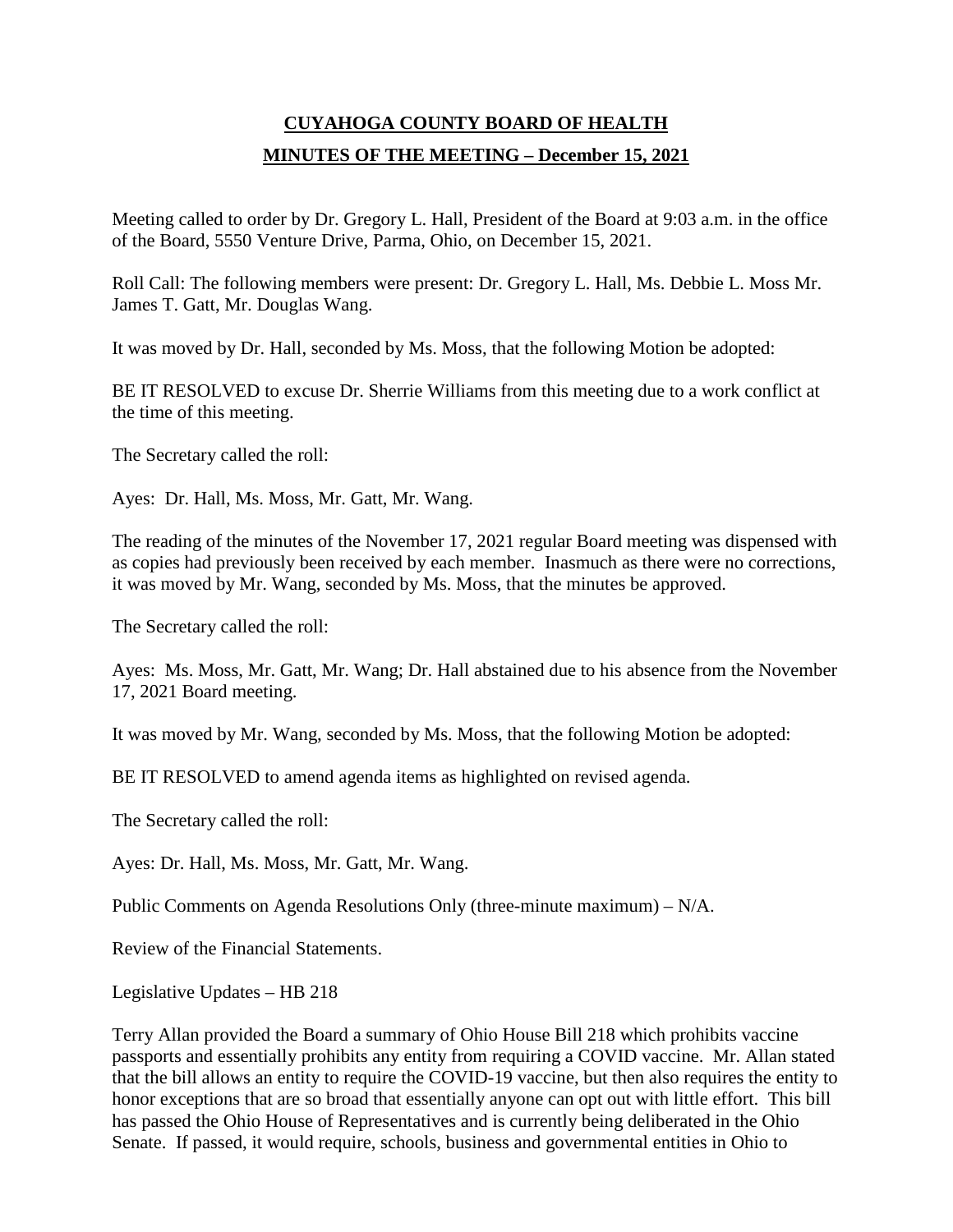include the broad exemption in their mandate policies. Mr. Allan concluded with noting that we will update the Board on the progress of this legislation in the Ohio Senate.

Committee Reports – Finance Committee

Approval of Resolutions/Motions:

## **REGULAR ACTIONS OF THE BOARD:**

It was moved by Mr. Wang, seconded by Ms. Moss, that the following RESOLUTION (2021- 161) be adopted:

BE IT RESOLVED to authorize the Health Commissioner to accept the 2022 HealthComp Foundation grant from January 1, 2022 through December 31, 2022 in the amount of \$170,000.00.

The Secretary called the roll:

Ayes: Dr. Hall, Ms. Moss, Mr. Gatt, Mr. Wang.

It was moved by Ms. Moss, seconded by Mr. Gatt, that the following RESOLUTION (2021-162) be adopted:

BE IT RESOLVED to authorize the Health Commissioner to accept the 2022 HIV Prevention grant funding from the Ohio Department of Health from January 1, 2022 through December 31, 2022 in the amount of \$1,274,511.00.

The Secretary called the roll:

Ayes: Dr. Hall, Ms. Moss, Mr. Gatt, Mr. Wang.

It was moved by Dr. Hall, seconded by Ms. Moss, that the following RESOLUTION (2021-163) be adopted:

BE IT RESOLVED to authorize the Health Commissioner to accept the 2022 STI Prevention grant funding from the Ohio Department of Health from January 1, 2022 through December 31, 2022 in the amount of \$720,000.00.

The Secretary called the roll:

Ayes: Dr. Hall, Ms. Moss, Mr. Gatt, Mr. Wang.

It was moved by Mr. Wang, seconded by Dr. Hall, that the following RESOLUTION (2021-164) be adopted:

BE IT RESOLVED to authorize the Health Commissioner to accept the 2022 Dental Sealant grant from the Ohio Department of Health from January 1, 2022 through December 31, 2022 in the amount of \$45,000.00.

The Secretary called the roll: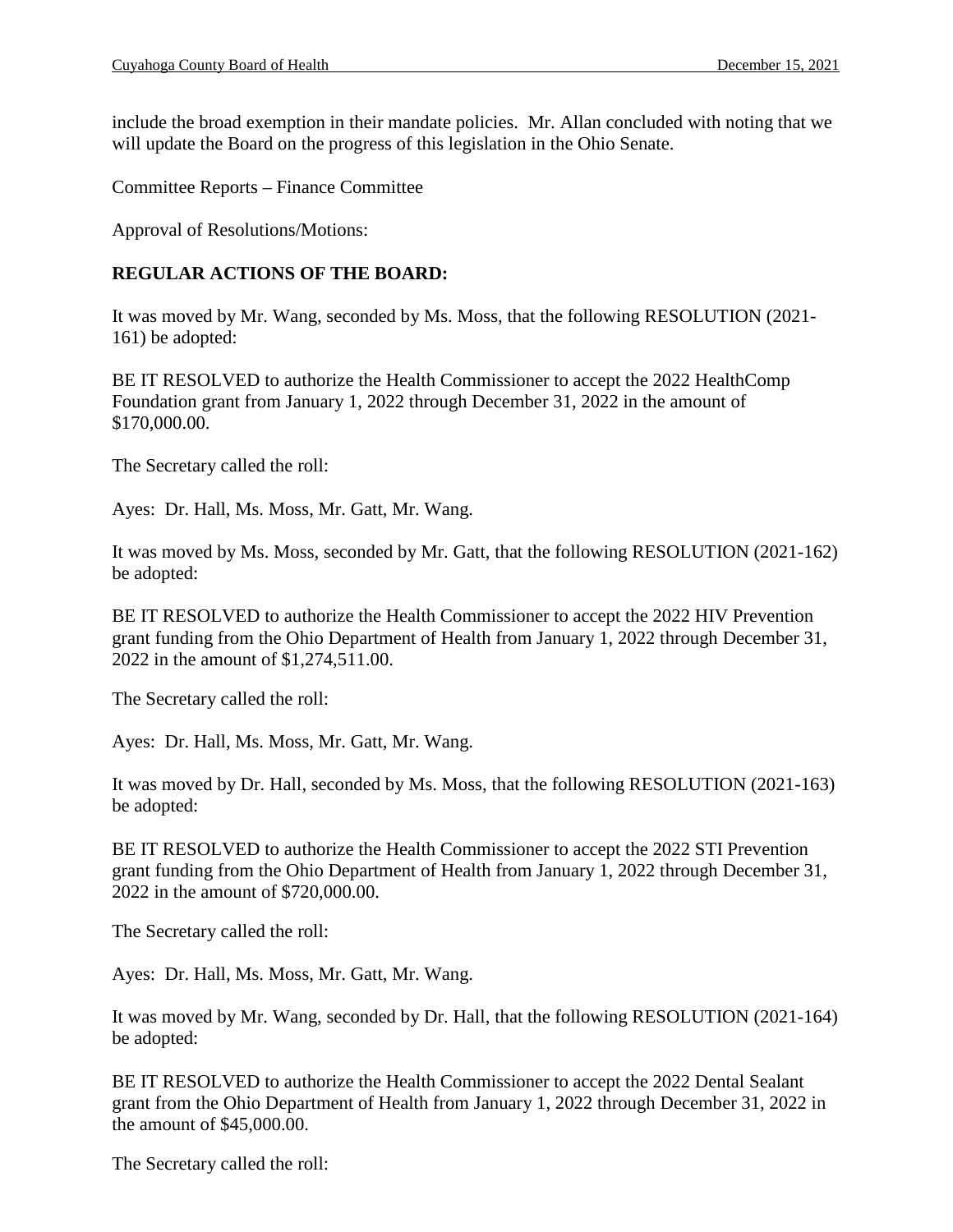Ayes: Dr. Hall, Ms. Moss, Mr. Gatt, Mr. Wang.

It was moved by Mr. Wang, seconded by Ms. Moss, that the following RESOLUTION (2021- 165) be adopted:

BE IT RESOLVED to authorize the Health Commissioner to accept the COVID-19 Vaccine Needs Assessment grant funding from the Ohio Department of Health from November 1. 2020 through March 31, 2021 in the amount of \$20,000.00.

The Secretary called the roll:

Ayes: Dr. Hall, Ms. Moss, Mr. Gatt, Mr. Wang.

It was moved by Mr. Wang, seconded by Ms. Moss, that the following RESOLUTION (2021- 166) be adopted:

BE IT RESOLVED to authorize the Health Commissioner to accept additional COVID-19 Enhanced Operations grant funding from the Ohio Department of Health from December 1, 2020 through July 31, 2022 in the amount of \$3,617,375.00 (Resolution 2021-28).

The Secretary called the roll:

Ayes: Dr. Hall, Ms. Moss, Mr. Gatt, Mr. Wang.

It was moved by Mr. Wang, seconded by Ms. Moss, that the following RESOLUTION (2021- 167) be adopted:

BE IT RESOLVED to authorize the Health Commissioner to enter into and execute an addendum to the contract with the Ohio Department of Health for implementation of the Breastfeeding in the Workplace Expansion Project to extend the end of the contract term from September 30, 2021 through June 30, 2022 and increase the amount to be received from \$3,000.00 to \$7,500.00 (Resolution 2021-77).

The Secretary called the roll:

Ayes: Dr. Hall, Ms. Moss, Mr. Gatt, Mr. Wang.

It was moved by Mr. Wang, seconded by Ms. Moss, that the following RESOLUTION (2021- 168) be adopted:

BE IT RESOLVED to authorize the Health Commissioner to enter into and execute a contract with the Ohio Department of Health (ODH) to participate in the Medicaid Administrative Claiming (MAC) process from July 1, 2021 through June 30, 2023. Reimbursement of MAC claims to CCBH will be in accordance with the ODH Medicaid Administrative Claiming Guide.

The Secretary called the roll:

Ayes: Dr. Hall, Ms. Moss, Mr. Gatt, Mr. Wang.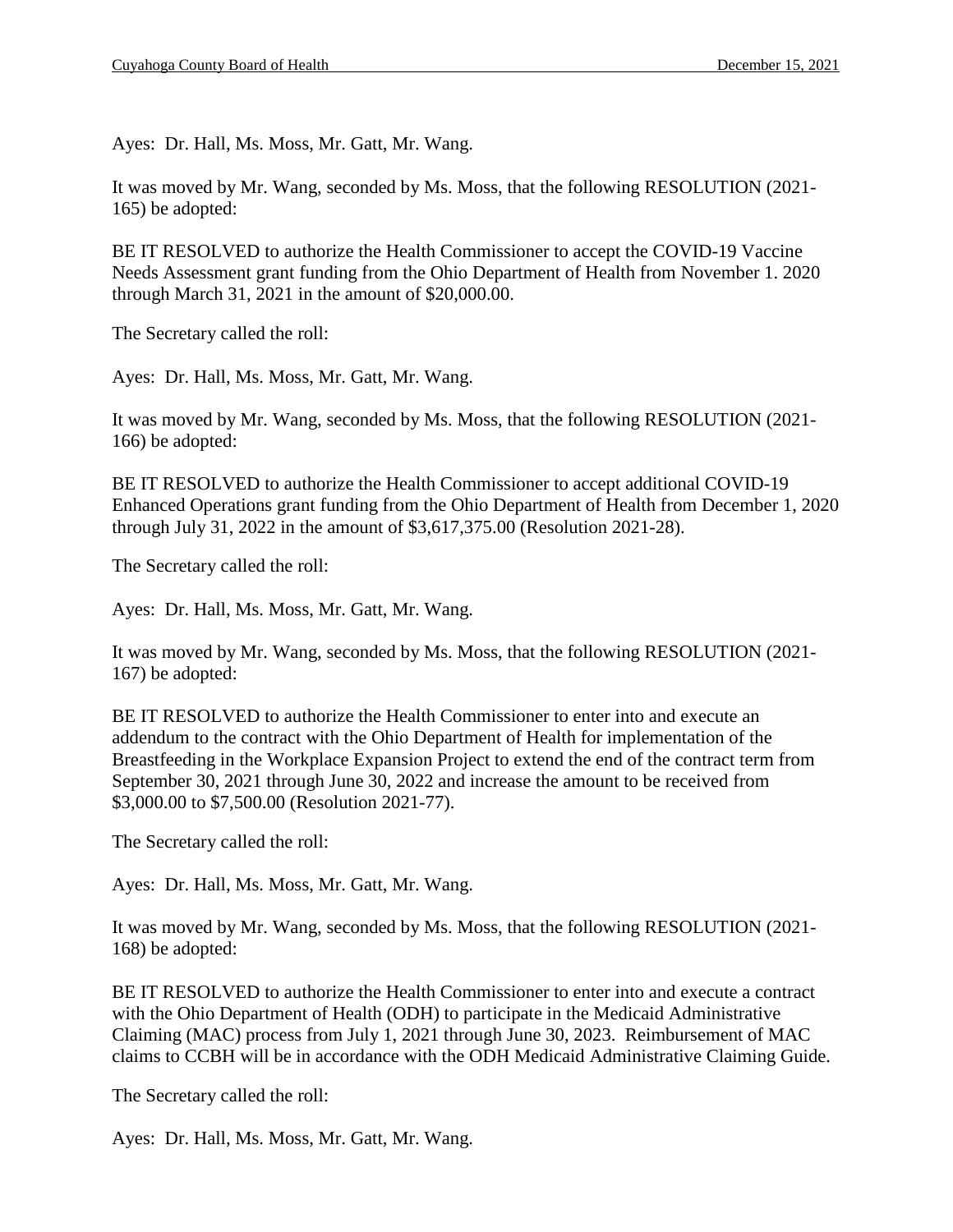It was moved by Ms. Moss, seconded by Dr. Hall, that the following RESOLUTION (2021-169) be adopted:

BE IT RESOLVED to authorize the Health Commissioner to enter into and execute a contract with the Cuyahoga County Medical Examiner under the Overdose Data to Action grant from September 1, 2021 to August 31, 2022 in an amount not to exceed \$60,018.00.

The Secretary called the roll:

Ayes: Dr. Hall, Ms. Moss, Mr. Gatt, Mr. Wang.

It was moved by Mr. Wang, seconded by Ms. Moss, that the following RESOLUTION (2021- 170) be adopted:

BE IT RESOLVED to authorize the Health Commissioner to enter into and execute a contract with University Hospitals Cleveland Medical Center under the Enhanced HIV Prevention and Surveillance grant from January 1, 2022 through July 31, 2022 in an amount not to exceed \$58,338.00.

The Secretary called the roll:

Ayes: Ms. Moss, Mr. Gatt, Mr. Wang; Dr. Hall abstained due to his employment at University Hospitals Cleveland Medical Center.

It was moved by Dr. Hall, seconded by Ms. Moss, that the following RESOLUTION (2021-171) be adopted:

BE IT RESOLVED to authorize the Health Commissioner to enter into and execute an addendum to the contract with The MetroHealth System under the Enhanced HIV Prevention and Surveillance grant to increase the amount to be paid to The MetroHealth System from \$100,000.00 to \$158,338.00 (Resolution 2021-134).

The Secretary called the roll:

Ayes: Dr. Hall, Ms. Moss, Mr. Gatt, Mr. Wang.

It was moved by Mr. Wang, seconded by Ms. Moss, that the following RESOLUTION (2021- 172) be adopted:

BE IT RESOLVED to authorize the Health Commissioner to enter into and execute addendums to the contracts with the following agencies under the Ryan White Part A Program and Ending the HIV Epidemic grants:

|                                                                       | Amount to be paid |                |
|-----------------------------------------------------------------------|-------------------|----------------|
|                                                                       | not to exceed     |                |
|                                                                       | From              | T <sub>o</sub> |
| Cleveland Clinic Foundation (Resolution 2021-67)                      | \$257,996.00      | \$193,467.00   |
| Neighborhood Family Practice (Resolution 2021-53)                     | \$152,359.00      | \$194,099.00   |
| Nueva Luz Urban Resource Center (Resolution 2021-53)                  | \$484,314.00      | \$524,309.00   |
| University Hospitals of Cleveland (Resolutions 2021-53 $\&$ 2021-111) | \$1,107,374.00    | \$1,157,874.00 |

The Secretary called the roll: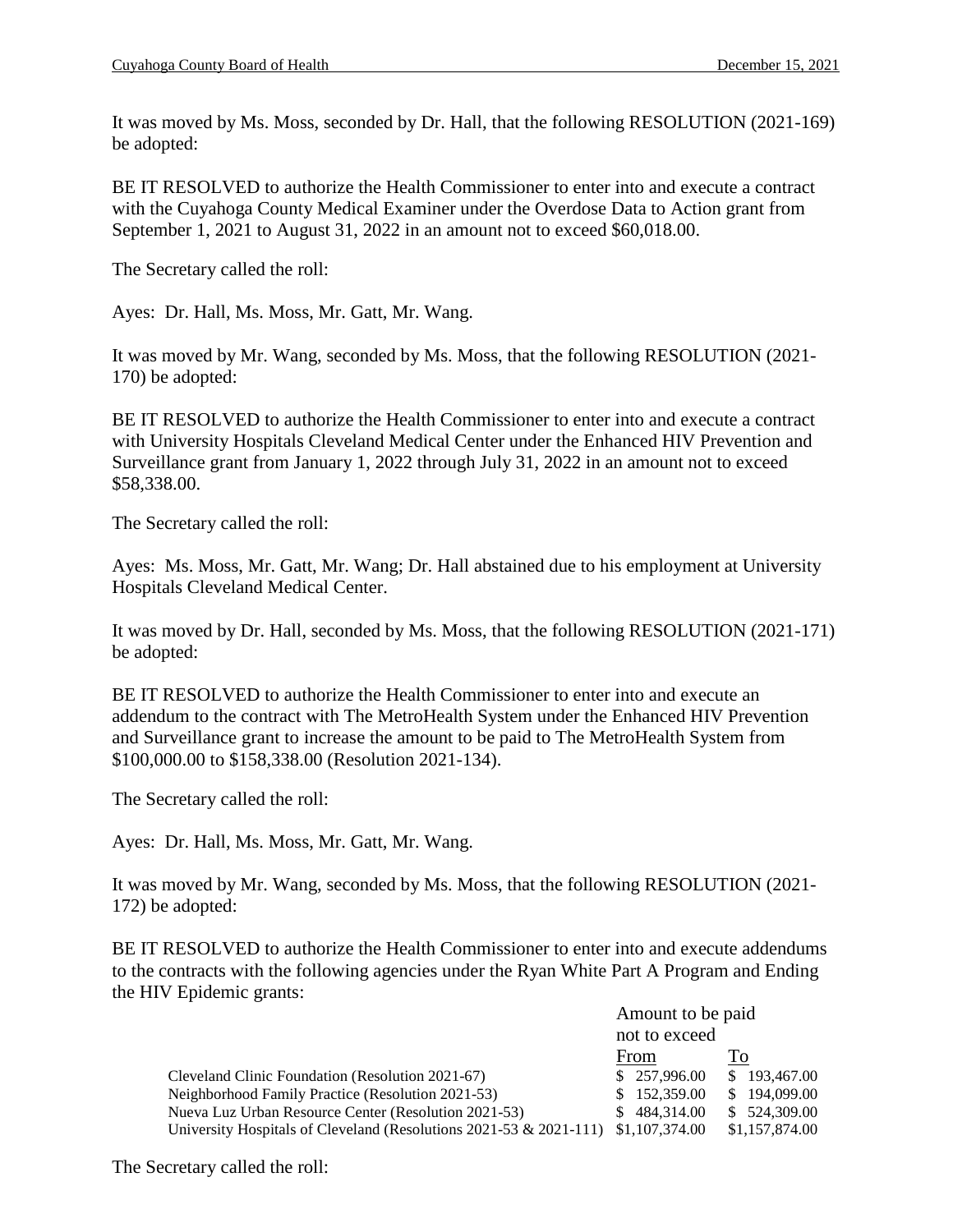Ayes: Ms. Moss, Mr. Gatt, Mr. Wang; Dr. Hall abstained due to his employment at University Hospitals Cleveland Medical Center.

It was moved by Ms. Moss, seconded by Dr. Hall, that the following RESOLUTION (2021-173) be adopted:

BE IT RESOLVED to authorize the Health Commissioner to enter into and execute an addendum to the contract with Heidi Gullett, M.D., MPH for medical director services to extend the end of the contract term from December 31, 2021 through March 31, 2022 and increase the amount to be paid to Heidi Gullett, M.D., MPH from not to exceed \$45,000.00 to \$50,625.00 (Resolution 2019-133).

The Secretary called the roll:

Ayes: Dr. Hall, Ms. Moss, Mr. Gatt, Mr. Wang.

It was moved by Mr. Wang, seconded by Ms. Moss, that the following RESOLUTION (2021- 174) be adopted:

BE IT RESOLVED to authorize the Health Commissioner to enter into and execute a contract with Kelly Services, Inc. for temporary staffing services effective December 15, 2021. Amount to be paid to Kelly Services, Inc. is based on the hourly rate associated with any temporary staff placed at CCBH and will be paid to Kelly Services, Inc. for hours worked by the assigned temporary staff.

The Secretary called the roll:

Ayes: Dr. Hall, Ms. Moss, Mr. Gatt, Mr. Wang.

It was moved by Mr. Wang, seconded by Ms. Moss, that the following RESOLUTION (2021- 175) be adopted:

BE IT RESOLVED to approve Winter/Spring 2022 tuition for the following employees and amount approved on December 8, 2021 by the Tuition Assistance Review Committee:

| \$3,216.00               |
|--------------------------|
| \$2,286.00               |
| $$2,000.00 + books/fees$ |
| \$4,000.00               |
| \$2,675.00               |
|                          |
| \$2,000.00               |
| \$4,000.00               |
| \$4,000.00               |
| \$1,978.00               |
| \$4,000.00               |
|                          |

The Secretary called the roll: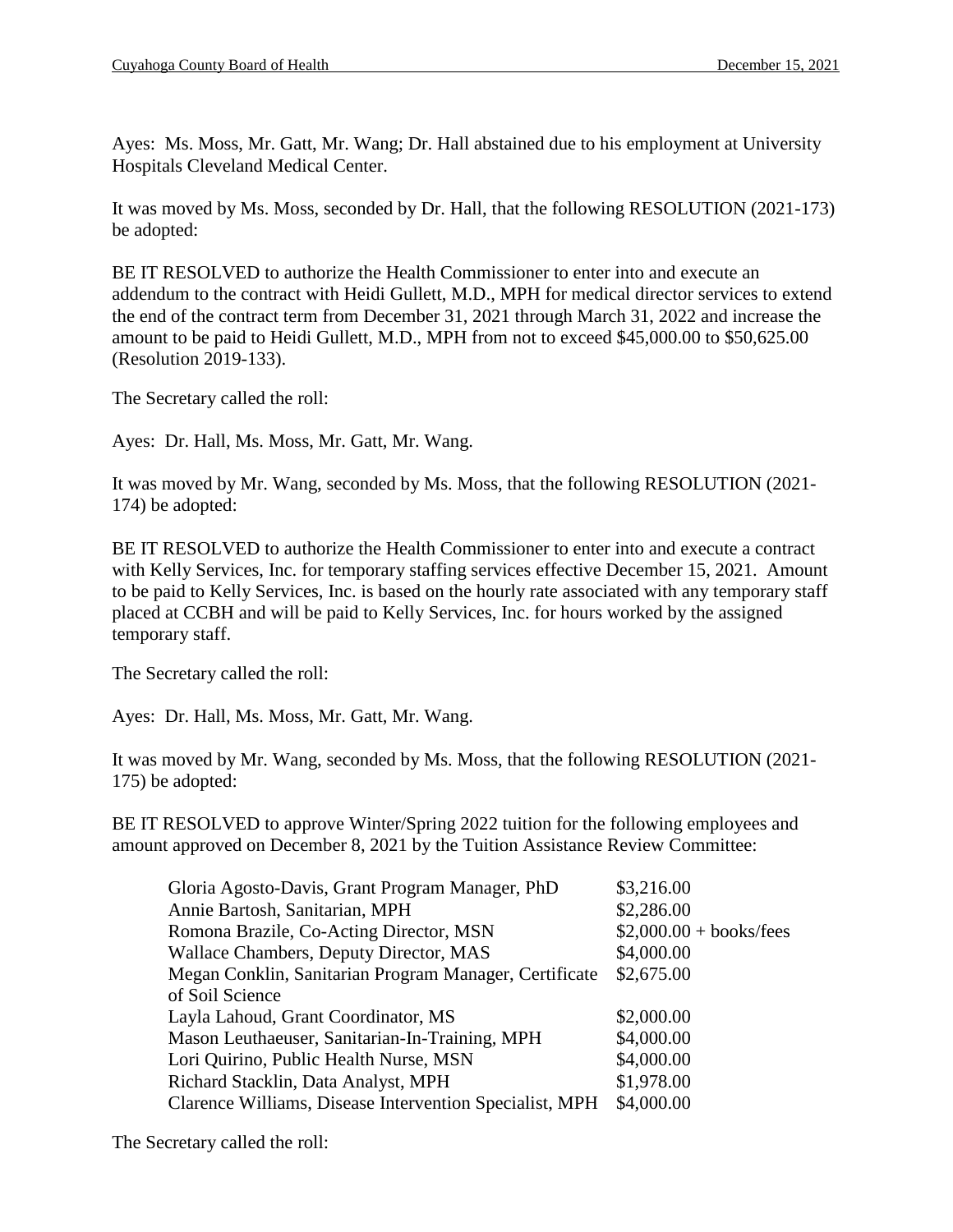Ayes: Dr. Hall, Ms. Moss, Mr. Gatt, Mr. Wang.

It was moved by Ms. Moss, seconded by Dr. Hall, that the following RESOLUTION (2021-176) be adopted:

BE IT RESOLVED to authorize payment for the contract and/or order with the following vendors:

| Vendor             | Amount     | Date       | Purpose                |
|--------------------|------------|------------|------------------------|
| Weston Hurd        | \$4,537.50 | 10/05/2021 | <b>Outside Counsel</b> |
| <b>GDot Design</b> | \$4,949.69 | 11/09/2021 | Office furniture       |

The Secretary called the roll:

Ayes: Dr. Hall, Ms. Moss, Mr. Gatt, Mr. Wang.

It was moved by Mr. Wang, seconded by Ms. Moss, that the following RESOLUTION (2021- 177) be adopted:

BE IT RESOLVED to approve the revised CCBH Position Complement effective January 1, 2022 (ref. enclosed).

The Secretary called the roll:

Ayes: Dr. Hall, Ms. Moss, Mr. Gatt, Mr. Wang.

It was moved by Mr. Wang, seconded by Ms. Moss, that the following RESOLUTION (2021- 178) be adopted:

BE IT RESOLVED to approve the 2022 Operating Budget as submitted (ref. enclosed).

The Secretary called the roll:

Ayes: Dr. Hall, Ms. Moss, Mr. Gatt, Mr. Wang.

It was moved by Dr. Hall, seconded by Mr. Gatt, that the following RESOLUTION (2021-179) be adopted:

BE IT RESOLVED to express the support of the Cuyahoga County Board of Health to the City of Euclid for demonstrating strong leadership on addressing racism as a public health crisis.

The Secretary called the roll:

Ayes: Dr. Hall, Ms. Moss, Mr. Gatt, Mr. Wang.

It was moved by Dr. Hall, seconded by Mr. Wang, that the following RESOLUTION (2021-180) be adopted:

BE IT RESOLVED to express the support of the Cuyahoga County Board of Health to the City of Lakewood for demonstrating strong leadership on addressing racism as a public health crisis.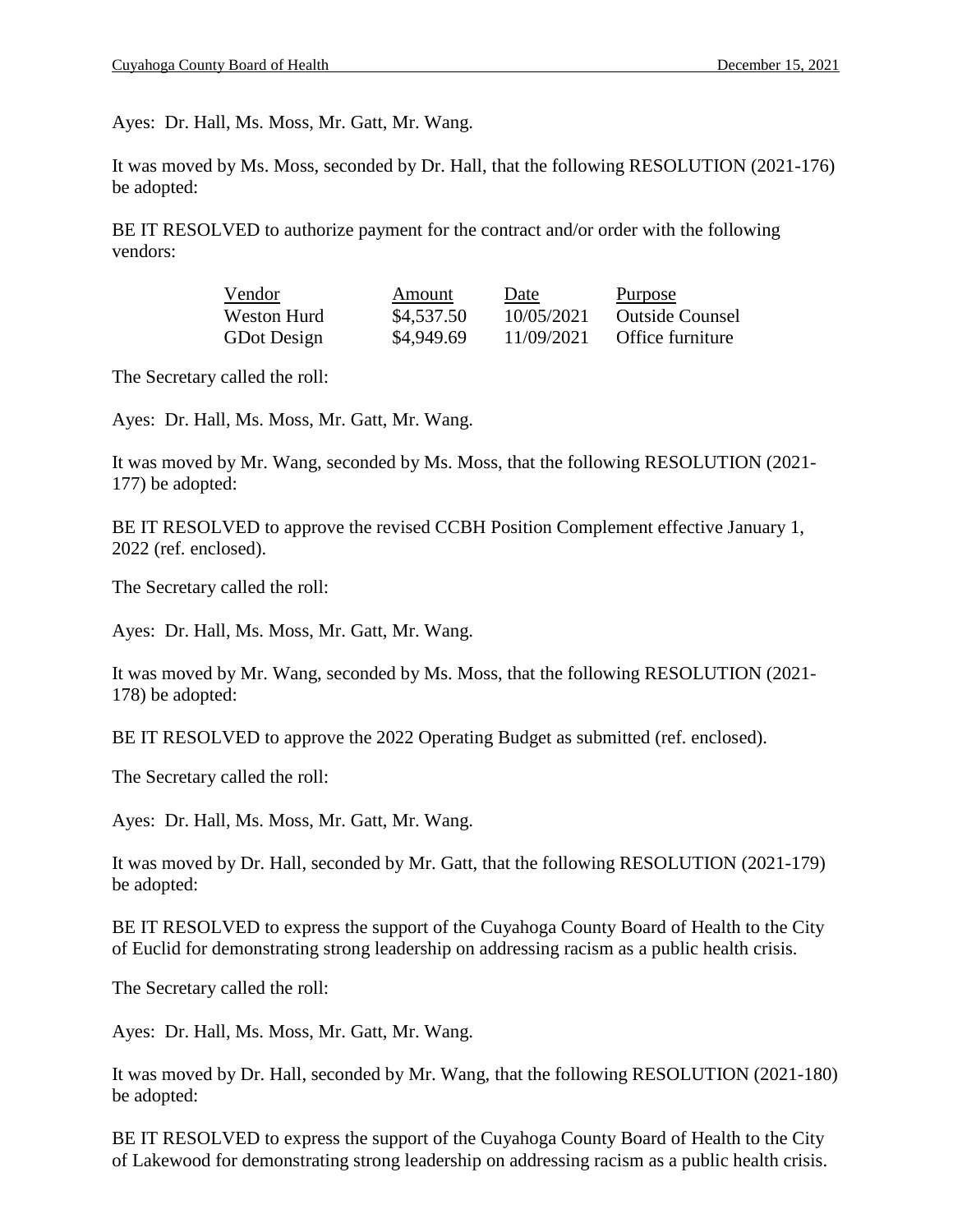The Secretary called the roll:

Ayes: Dr. Hall, Ms. Moss, Mr. Gatt, Mr. Wang.

It was moved by Dr. Hall, seconded by Ms. Moss, that the following RESOLUTION (2021-181) be adopted:

BE IT RESOLVED to honor Antoinette Waltman for 23 years of dedicated public health service to the Cuyahoga County Board of Health.

The Secretary called the roll:

Ayes: Dr. Hall, Ms. Moss, Mr. Gatt, Mr. Wang.

## **BOARD ORDERS, RULES, FEES OR REGULATIONS**

It was moved by Mr. Wang, seconded by Mr. Gatt, that the following RESOLUTION (2021- 182) be adopted:

BE IT RESOLVED to grant a variance from Section 3701-29-12 (P)(2) of the Ohio Administrative Code for the material utilized as a building sewer for the residence at 3205 Fox Hollow Dr, Pepper Pike, OH (PPN: 872-23-021) (ref. enclosed).

The Secretary called the roll:

Ayes: Dr. Hall, Ms. Moss, Mr. Gatt, Mr. Wang.

It was moved by Mr. Gatt, seconded by Dr. Hall, that the following RESOLUTION (2021-183) be adopted:

BE IT RESOLVED to grant a variance from Section  $3701-29-12$  (P)(2) of the Ohio Administrative Code for the material utilized as a building sewer for the residence at 29930 Bolingbrook Rd, Pepper Pike, OH (PPN: 872-12-003) (ref. enclosed).

The Secretary called the roll:

Ayes: Dr. Hall, Ms. Moss, Mr. Gatt, Mr. Wang.

## **FIRST READING:**

None

## **SECOND READING:**

None

## **THIRD READING:**

It was moved by Ms. Moss, seconded by Dr. Hall, that the following RESOLUTION (2021-145) be adopted: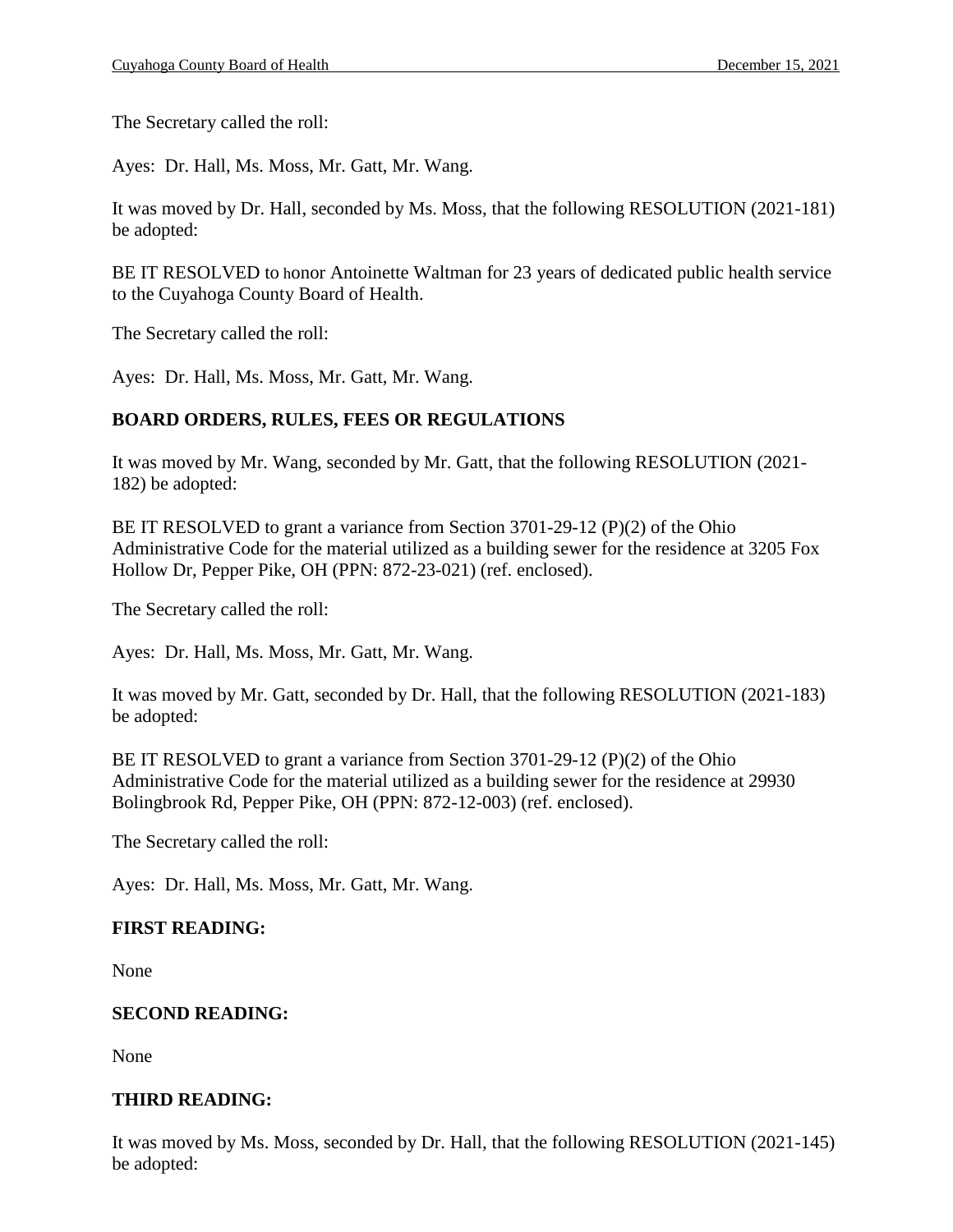BE IT RESOLVED to amend the Cuyahoga County Board of Health's Food Protection Program Fees pursuant to the Ohio Revised Code Sections 3717.25 and 3717.45 effective January 3, 2022 (First Reading-October 27, 2021, Second Reading-November 17, 2021, Third Reading-December 15, 2021).

The Secretary called the roll: Ayes: Dr. Hall, Ms. Moss, Mr. Gatt, Mr. Wang.

It was moved by Ms. Moss, seconded by Dr. Hall, that the following RESOLUTION (2021-184) be adopted:

BE IT RESOLVED that approval be given of the Consent Agenda as set forth in the attached schedules:

| Schedule A | <b>Appropriation Measures.</b>                 |
|------------|------------------------------------------------|
| Schedule B | Cash Transfers.                                |
| Schedule C | Routine Personnel Actions.                     |
| Schedule D | Employee Training and Travel Expenses.         |
| Schedule E | Approval of Vouchers. (Available upon request) |
| Schedule F | CRC Report and Other Contracts.                |

The Secretary called the roll:

Ayes: Dr. Hall, Ms. Moss, Mr. Gatt, Mr. Wang.

Break – 10:46 a.m. – 10:55 a.m.

Health Commissioner's Report – (10:55 a.m. – 11:19 a.m.) (1) COVID-19 Response Update (10:55 a.m. – 11:19 a.m.)

Public and Staff Comments (three-minute maximum) – N/A.

It was moved by Mr. Gatt, seconded by Ms. Moss, that pursuant to Resolution 1993-43 and O.R.C. Sec 121.22 the Board Adjourn to Executive Session to discuss personnel issues.

The Secretary called the roll:

Ayes: Dr. Hall, Ms. Moss, Mr. Gatt, Mr. Wang.

Executive Session began at 11:22 a.m.

Executive Session ended at 12:25 p.m.

Miscellaneous Business –

Thereupon, it was also moved by Ms. Moss, seconded by Mr. Gatt, that the following RESOLUTION (2021-185) be adopted:

BE IT RESOLVED to authorize the Health Commissioners to enter into and execute a Collective Bargaining Agreement with the Ohio Nurses Association (ONA) in substantially the same terms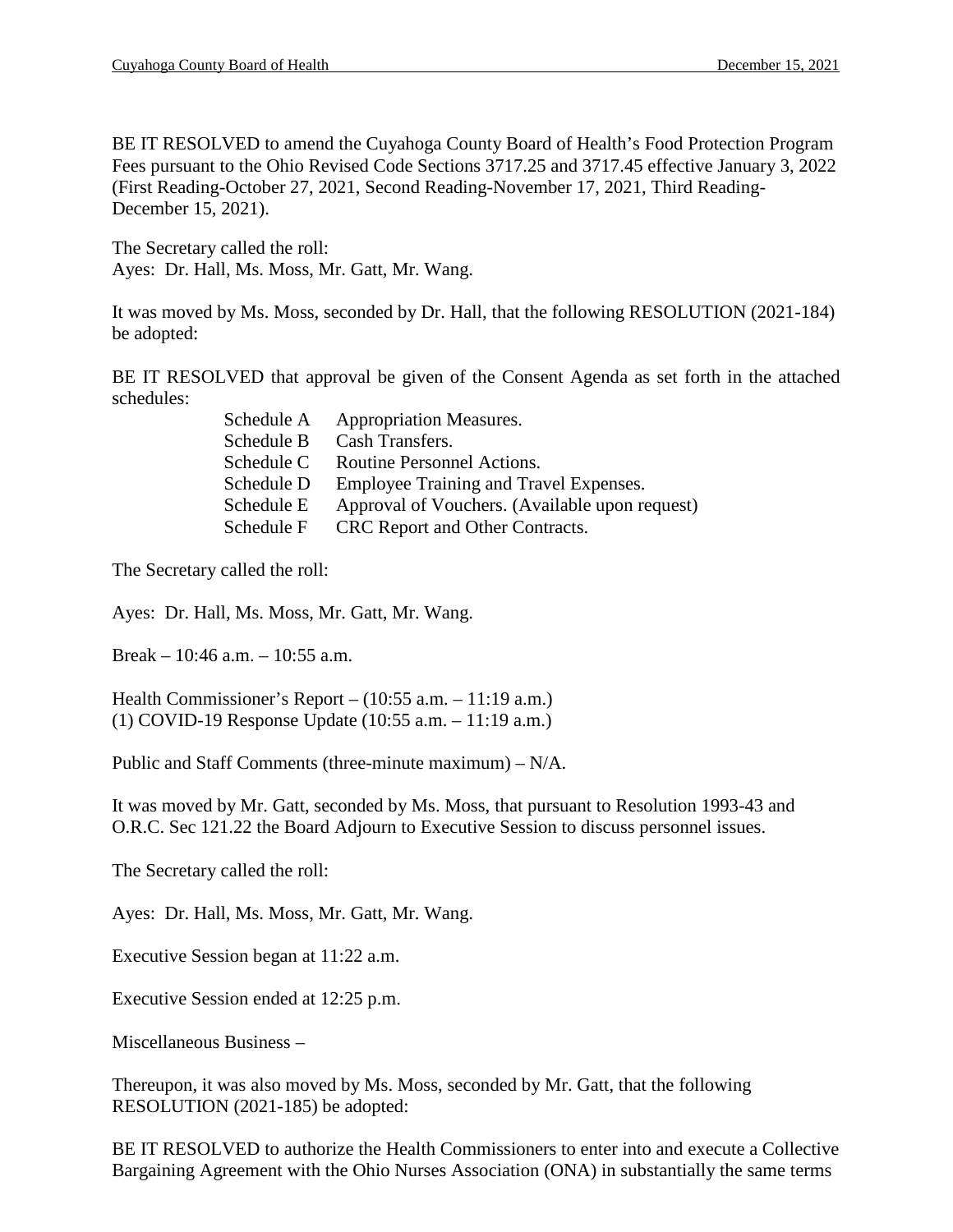and conditions as negotiated and set forth in the prior contract as modified by the tentative agreements summary signed and dated on December 1, 2021 for a two-year period from January 1, 2022 through December 31, 2023.

The Secretary called the roll:

Ayes: Dr. Hall, Ms. Moss, Mr. Gatt, Mr. Wang. Thereupon, it was also moved by Mr. Wang, seconded by Mr. Gatt, that the following RESOLUTION (2021-186) be adopted:

BE IT RESOLVED to approve a salary increase for all non-bargaining unit employees effective the first full pay period of January 2022.

The Secretary called the roll:

Ayes: Dr. Hall, Ms. Moss, Mr. Gatt, Mr. Wang.

Thereupon, it was also moved by Dr. Hall, seconded by Mr. Wang, that the following RESOLUTION (2021-187) be adopted:

BE IT RESOLVED to appoint Sheryl Fleury as Interim Administrative Services Supervisor of the Epidemiology, Surveillance, and Informatics Service Area at a salary of \$34,185.58 annually with a one-time lump sum payment of 3% (\$1,025.57) for an interim duration of up to four months, effective December 15, 2021.

The Secretary called the roll:

Ayes: Dr. Hall, Ms. Moss, Mr. Gatt, Mr. Wang.

Thereupon, it was also moved by Dr. Hall, seconded by Mr. Wang, that the following Motion be adopted:

BE IT RESOLVED to revise the 2022 Board Meeting Schedule as outlined in the attachment (ref. enclosed).

The Secretary called the roll:

Ayes: Dr. Hall, Ms. Moss, Mr. Gatt, Mr. Wang.

Thereupon, it was moved by Mr. Gatt, seconded by Dr. Hall, that the following Motion be adopted:

BE IT RESOLVED that the meeting be adjourned at 12:30 p.m.

The Secretary called the roll:

Ayes: Dr. Hall, Ms. Moss, Mr. Gatt, Mr. Wang.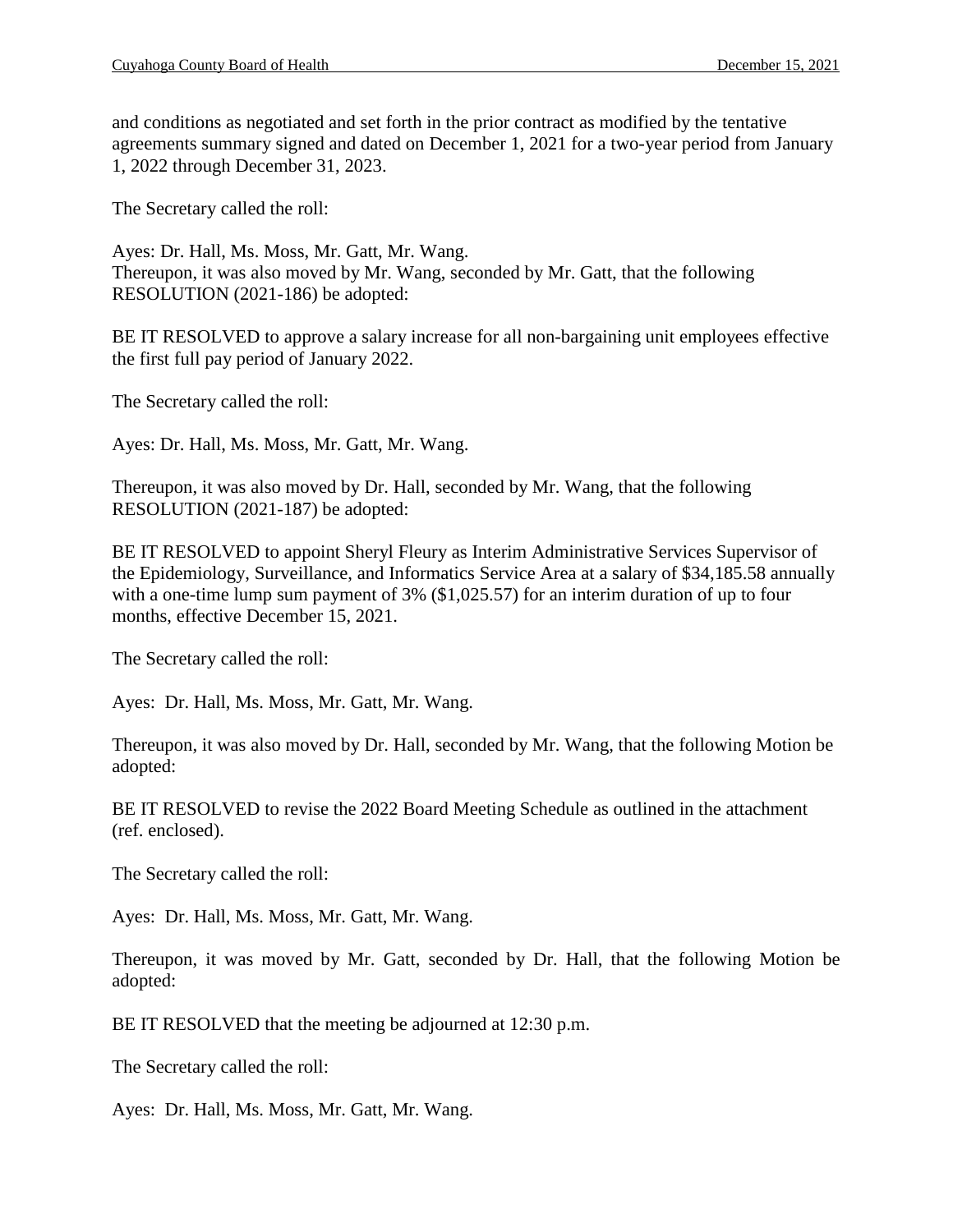# **SCHEDULE A APPROPRIATION MEASURES**

- 1. Establish Budgets
	- A. Establish a budget for the 2022 HIV Prevention grant in the amount of \$1,274,511.00 (ref. enclosed).
	- B. Establish a budget for the 2022 STI Prevention grant in the amount of \$720,000.00 (ref. enclosed).
	- C. Establish a budget for 2022 Dental Sealant grant in the amount of \$45,000.00 (ref. enclosed).
	- D. Establish a budget for the 2020/2021 COVID-19 Vaccine Needs Assessment grant in the amount of \$20,000.00 (ref. enclosed).
	- E. Establish a budget for the 2021/2023 Specialty Crop Block ODA grant in the amount of \$70,000.00 (ref. enclosed).
- 2. Budget Revisions
	- A. Budget revision in the 2020/2022 COVID-19 Enhanced Operations grant to increase the budget by \$3,617,375.00 (ref. enclosed).
	- B. Budget revision in the 2020 Adverse Childhood Experiences grant to decrease and redistribute \$9,706.00 (ref. enclosed).
	- C. Budget revision in the 2021/2022 Implementing Enhanced HIV Prevention grant to redistribute \$99,083.77 (ref. enclosed).
	- D. Budget revision in the 2021/2022 Ending the HIV Epidemic grant to redistribute \$36,804.26 (ref. enclosed).
	- E. Budget revision in the 2021 Dental Sealant grant to redistribute \$8,734.00 (ref. enclosed).
	- F. Budget revision in the 2020 COVID-19 Care Resource Coordination Support grant to redistribute \$90,000.00.
	- G. Budget revision in the 2020 COVID-19 Contact Tracing grant to redistribute \$38,000.00.
	- H. Budget revision in the 2020 COVID-19 Response Supplemental grant to redistribute \$397,728.33.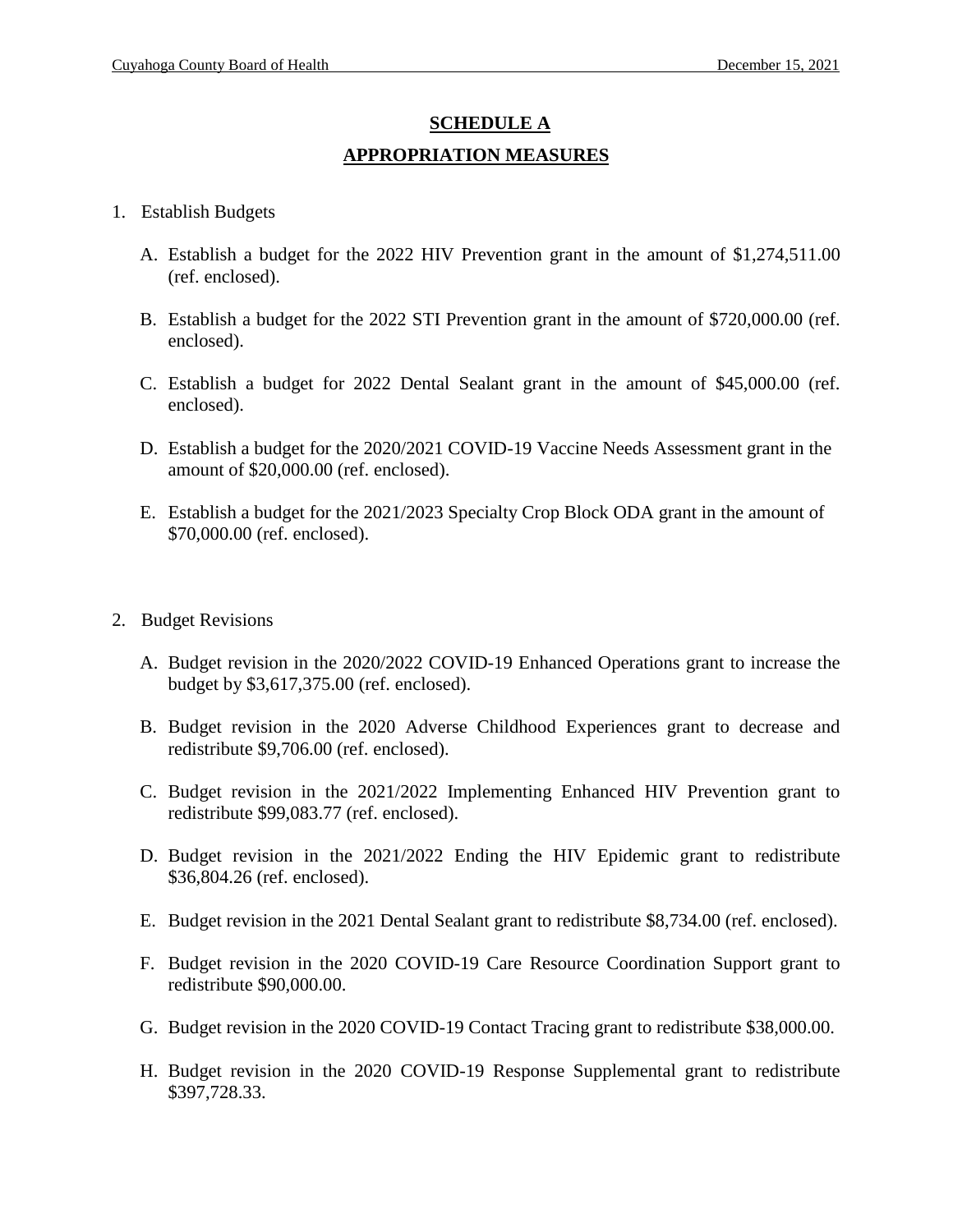#### **SCHEDULE B CASH TRANSFERS**

- 1. Operating Transfers
	- A. Operating transfer from the General Revenue Fund to the 2018/2021 Lead Hazard Control grant in the amount of \$35,772.54 (ref. enclosed).
	- B. Operating transfer from the General Revenue Fund to the 2019/2020 Farm to School grant in the amount of \$26,431.83 (ref. enclosed).
	- C. Operating transfer from the General Revenue Fund to the 2020/2022 Green Umbrella grant in the amount of \$8,530.31 (ref. enclosed).
	- D. Operating transfer from the General Revenue Fund to the 2020/2021 Public Health Emergency Preparedness (PHEP) grant in the amount of \$57,549.00 (ref. enclosed).
	- E. Operating transfer from the General Revenue Fund to the 2019/2021 HealthComp grant in the amount of \$35,000.00 (ref. enclosed).
- 2. Residual Equity Transfers

None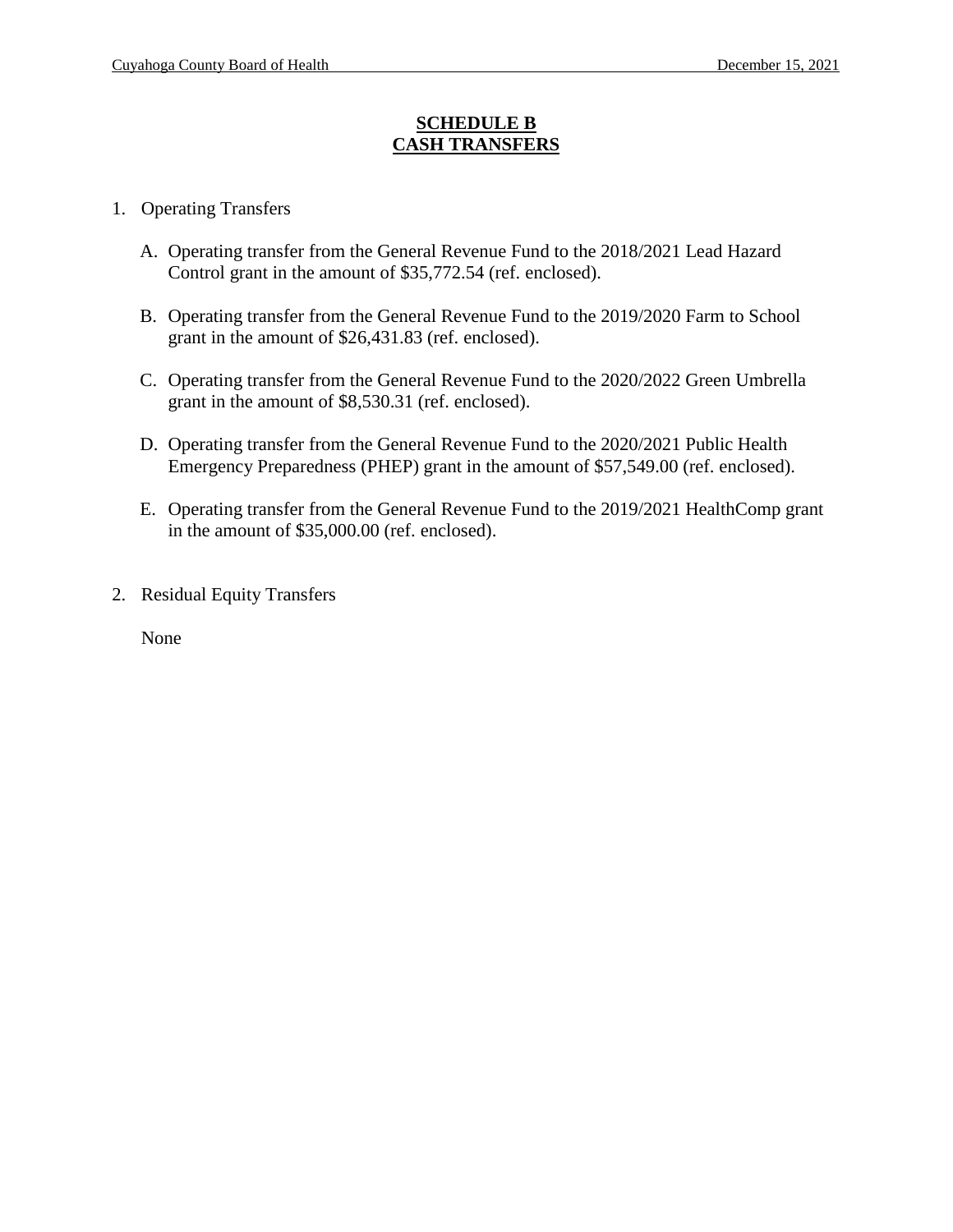### **SCHEDULE C ROUTINE PERSONNEL ACTIONS**

Unless otherwise specifically indicated, said appointments shall be effective as of the beginning of the next pay period following completion and satisfaction of any post offer requirements and signature as determined by the Director of Organizational Development.

Ratify Appointment(s):

- A. Lara Carter, Medical Secretary, Grade A, \$30,060.00 annually, effective November 22, 2021.
- B. Trina Rhodes, Medical Secretary, Grade A, \$30,060.00 annually, effective November 22, 2021.

Promotion(s):

A. Daniel Murphy, Sanitarian, Grade D, \$46,991.00 annually, effective December 20, 2021.

Retirement(s):

A. Antoinette Waltman, Licensed Practical Nurse, effective December 31, 2021.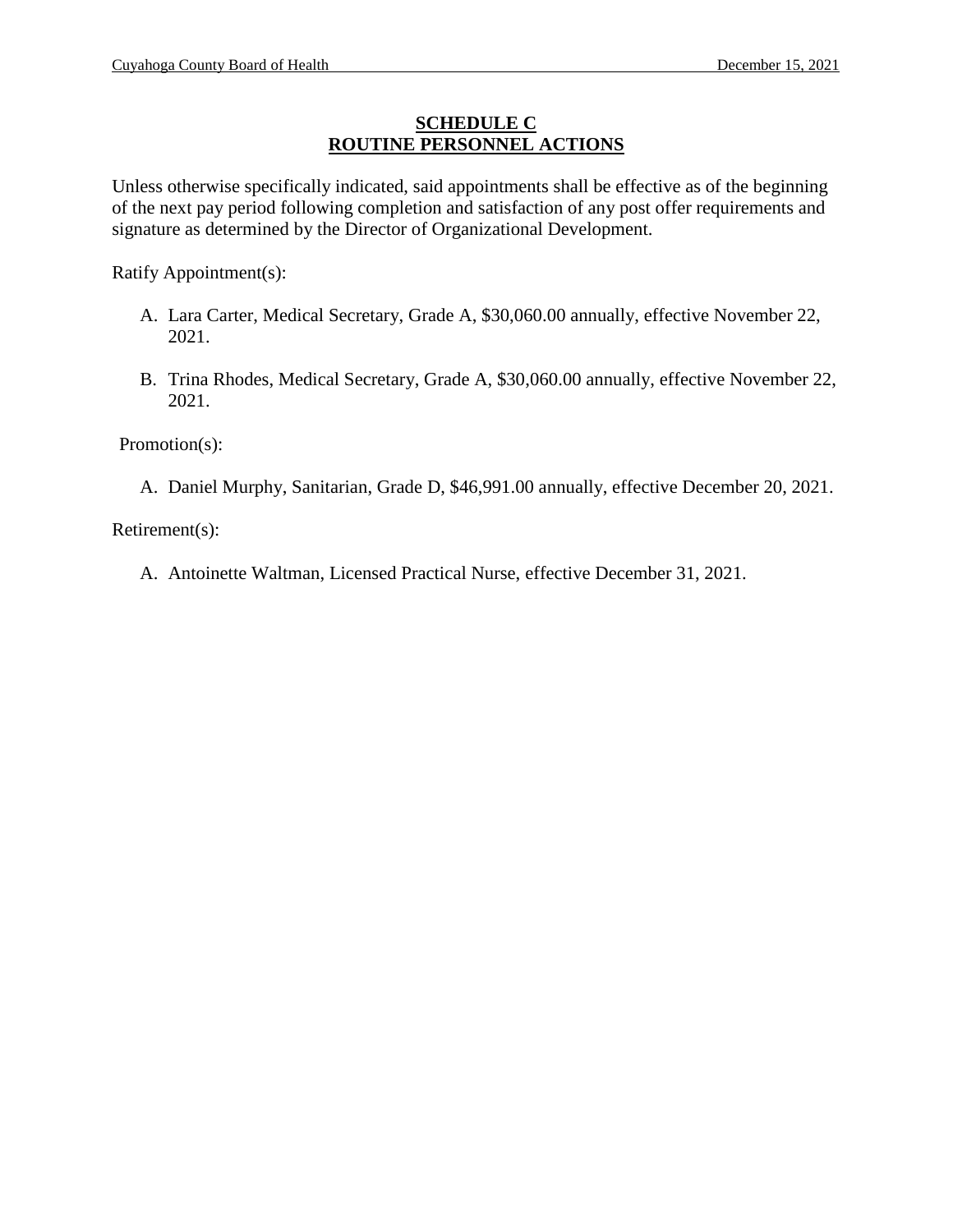### **SCHEDULE D EMPLOYEE TRAINING AND TRAVEL EXPENSES**

#### **Administration**

None

#### Environmental Public Health

- a. Environmental Public Health staff to the Ohio Onsite Wastewater Association Annual Conference January 4 – 5, 2022 – Columbus, Ohio.
- b. Wallace Chambers to the Healthy Policy Institute of Ohio meetings 2022 various locations in Ohio.
- c. Authorization to pay routine out-of-county district travel expenses in the same manner as in district policy for 2022 to Ohio Department of Health (ODH) Offices; Summit, Geauga, and Portage Counties; City of North Ridgeville; and the Ohio Environmental Protection Agency (EPA) office – Twinsburg.
- d. Vince Caraffi and staff to the Ohio Injury Prevention Partnership meetings 2022 various locations in Ohio.
- e. Vince Caraffi and staff to CDC Overdose to Action Grant collaboration meetings 2022 various locations in Ohio.
- f. Environmental Public Health staff to Ohio Environmental Health Association (OEHA) Board and Committee activities for 2022 – various locations in Ohio.
- g. Environmental Public Health staff to Smoke Free Ohio Enforcement related activities for 2022 – various locations in Northeast Ohio.
- h. Environmental Public Health staff to Smoke Free Ohio Program meetings in 2022 various locations in Ohio.
- i. Environmental Public Health staff to Water Quality (Beaches, Stormwater, Sewage Treatment, Private Water, Watershed and Climate Change) program related meetings and field activities for communities for 2022 – various locations in Northeast Ohio.
- j. Nate McConoughey and staff to Ohio Onsite Wastewater Association (OOWA) Board meetings for 2022 – various locations in Ohio.
- k. Environmental Public Health staff to Northeast Ohio Food Safety Round Table meetings for 2022 – various locations in Northeast Ohio.
- l. Environmental Public Health staff to ODH coordinated Body Art Program meetings for 2022 – various locations in Ohio.
- m. Environmental Public Health staff to ODH coordinated Swimming Pool Program rule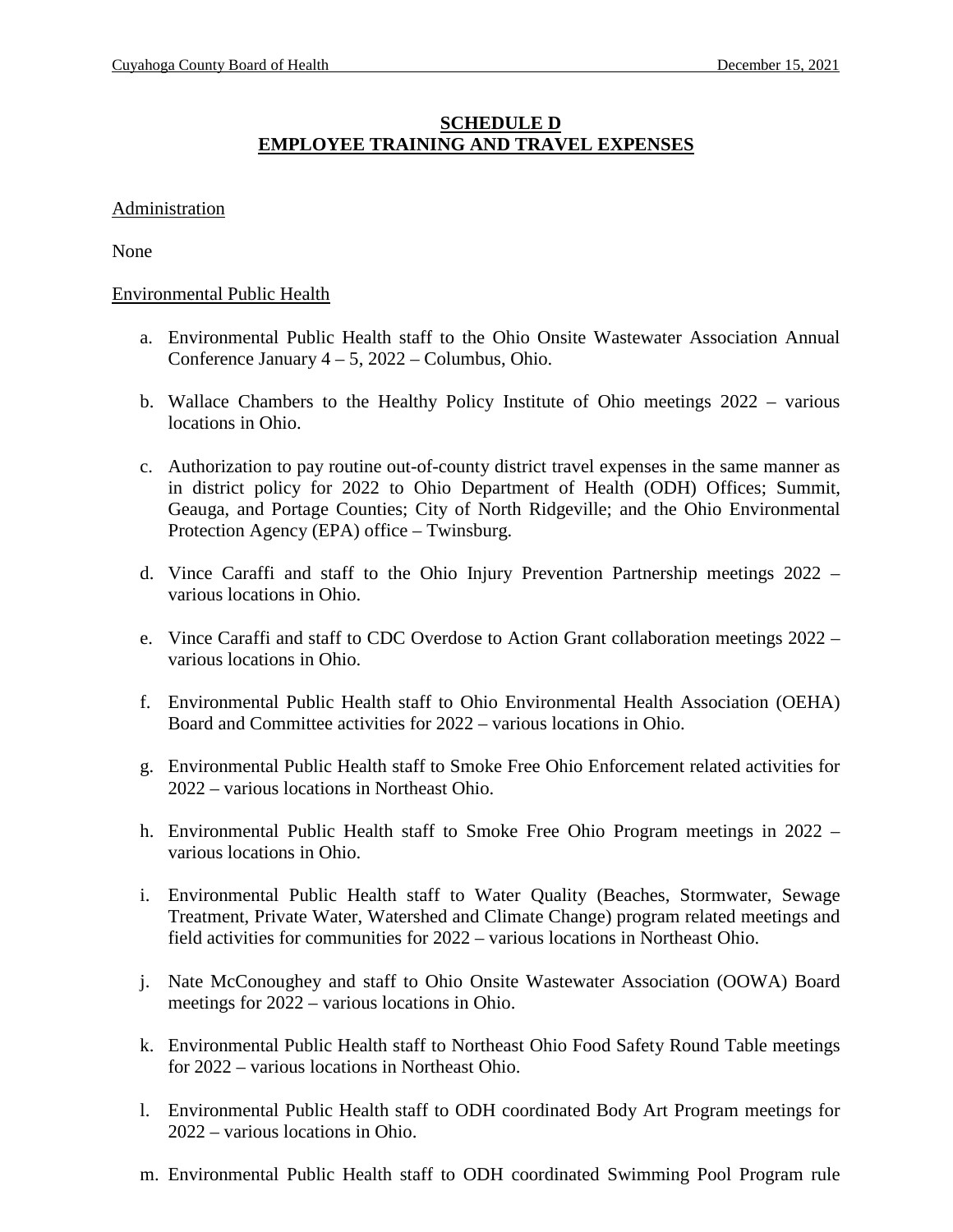review committee meetings for 2022 – various locations in Ohio.

- n. Joe Lynch (Treasurer) and staff to Ohio Mosquito Control Association Board meetings for 2022 – various locations in Ohio.
- o. Dane Tussel and staff to Materials Management/Solid Waste Program activities and meetings for 2022 – various locations in Ohio.
- p. Rick Novickis and staff to Northeast Ohio Environmental Health Directors Work Group meetings for 2022 – various locations in Ohio.
- q. Environmental Public Health staff to Food Protection Program training seminars coordinated by Ohio Department of Health and Ohio Department of Agriculture for 2022 – various locations in Ohio.
- r. Environmental Public Health staff to Retail Food Safety Advisory Council meetings for 2022 – various locations in Ohio.
- s. Environmental Public Health staff to Ohio Statehouse Public Health laws testimonies to support laws and regulations for 2022 – various locations in Ohio.

#### Epidemiology, Surveillance and Informatics

None

#### Prevention and Wellness

- a. Gloria Agosto Davis and Danielle LeGallee to 2022 Creating Change conference January 11-16, 2022 – New Orleans, LA.
- b. HIV/STI Disease Intervention Specialists to provide partner notification and linkage to care January 1, 2022 through December 31, 2022 – Ashtabula, Geauga, Lake, Lorain and Medina counties.

\*Professional education under ONA contract.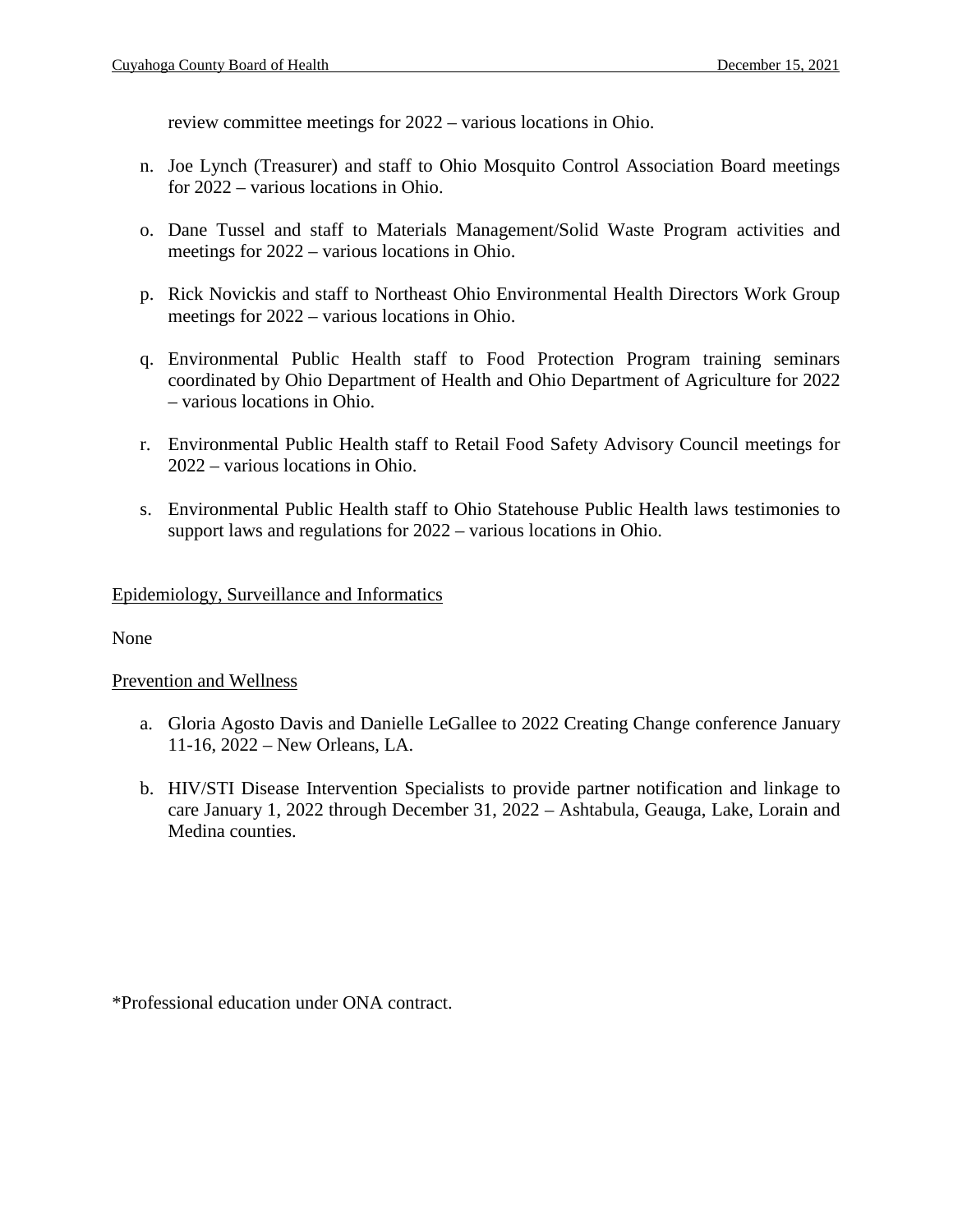#### **SCHEDULE F CRC REPORT AND OTHER CONTRACTS**

#### A. CRC Report

1. November 16, 2021 Meeting (ref. enclosed):

Tabled Items

CRC 2021-64: Contract - Paramount Insurance Company

No Exchange of Funds

CRC 2021-111: BAA - Jeff Murray's Programing Shop, Inc.

Contract Authorizations

CRC 2021-112: Paragon CMS - \$22,838.00

Contract Approvals

CRC 2021-113: Wage Works - \$200.00

2. December 7, 2021 Meeting (ref. enclosed):

#### Tabled Items

CRC 2021-64: Contract - Paramount Insurance Company

No Exchange of Funds

CRC 2021-114: Addendum - AIDS Taskforce of Greater Cleveland - to revise the scope of work.

CRC 2021-115: Public health experience agreement - Kent State University

CRC 2021-116: Addendum - Thomas P. O'Donnell Co. LPA - to extend the end of the contract term from December 31, 2021 through March 31, 2022

#### Contract Approvals

CRC 2021-117: Addendum - Cleveland Clinic Health System – East Region dba South Pointe Hospital - \$6,120.00

CRC 2021-118: Addendum - Heidi Harris, MSN, CNP - to increase the amount from \$16,513.50 to \$17,338.50

| $CRC 2021-119$ : Addendums - | From                      | ′Γ`∩ |
|------------------------------|---------------------------|------|
| AIDS Healthcare Foundation   | $$91,390.00 \$97,840.00$  |      |
| Circle Health Services       | \$154,872.00 \$154,472.00 |      |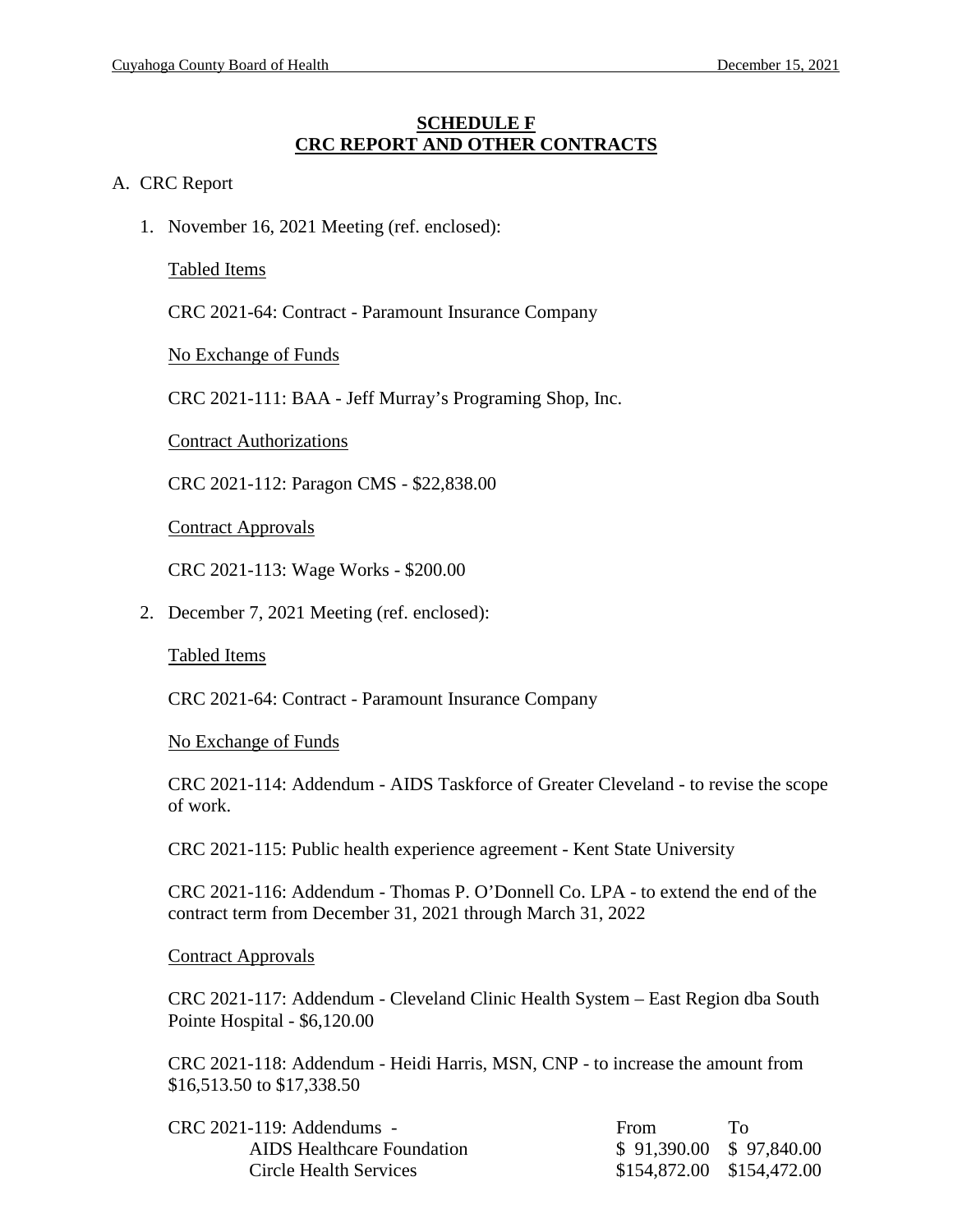| <b>Family Planning Services of Lorain County</b> | $$21,000.00 \$11,654.00$ |                           |
|--------------------------------------------------|--------------------------|---------------------------|
| Far West Center                                  | $$6,500.00 \ $4,500.00$  |                           |
| Mercy Regional Medical Center                    |                          | \$285,800.00 \$292,800.00 |
| Signature Health Inc.                            |                          | \$303,699.00 \$310,024.00 |

CRC 2021-120: Case Western Reserve University (CWRU) - \$23,760.00

CRC 2021-121: Corporate Screening - Rate of \$15.00 per employee screened and onetime \$200.00 set up fee.

Revenue Generating Agreements

| CRC 2021-122: Phase II Stormwater |             |
|-----------------------------------|-------------|
| City of Strongsville              | \$11,188.00 |
| Village of Chagrin Falls          | \$6,266.00  |

B. Other Contracts